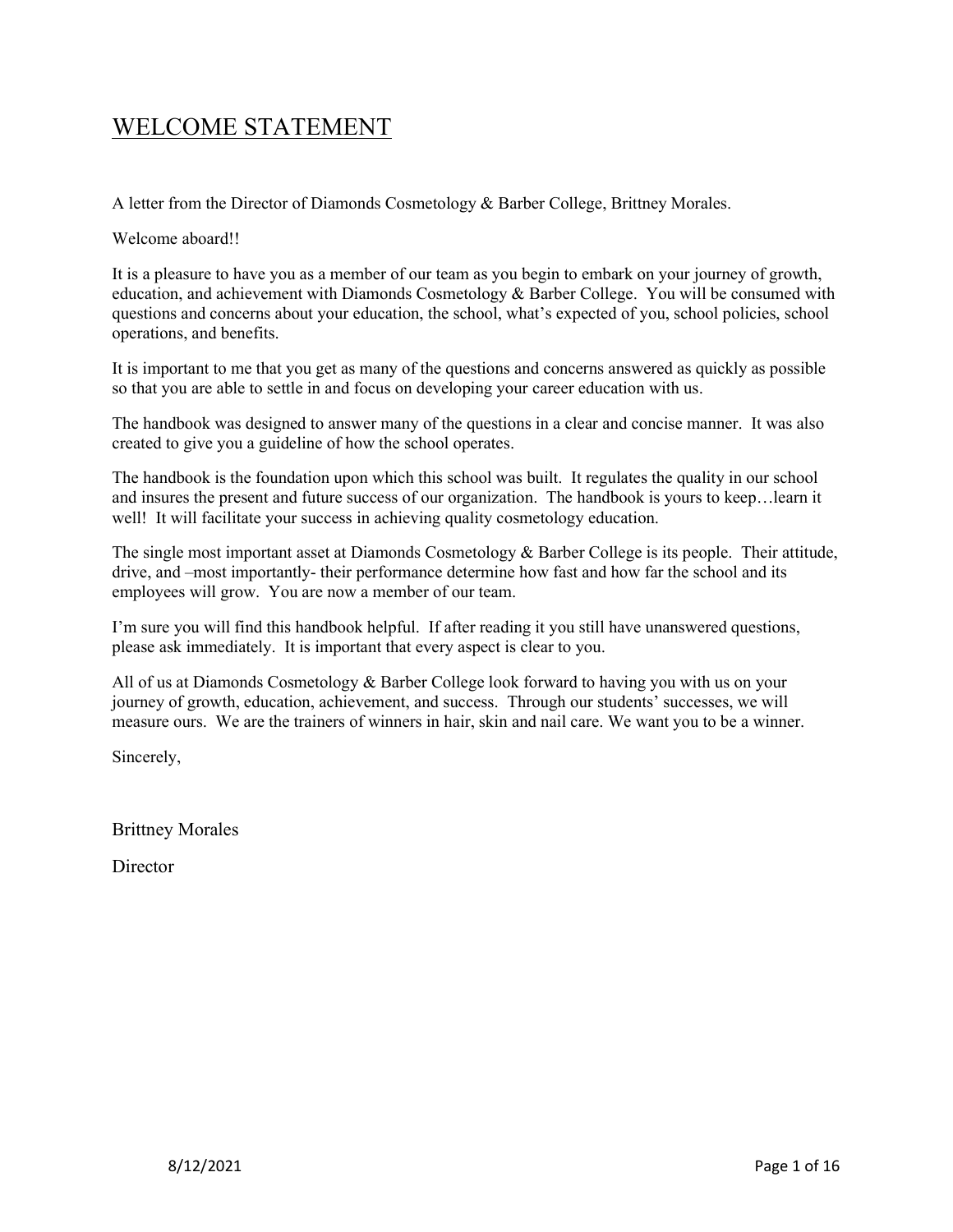# Table of Contents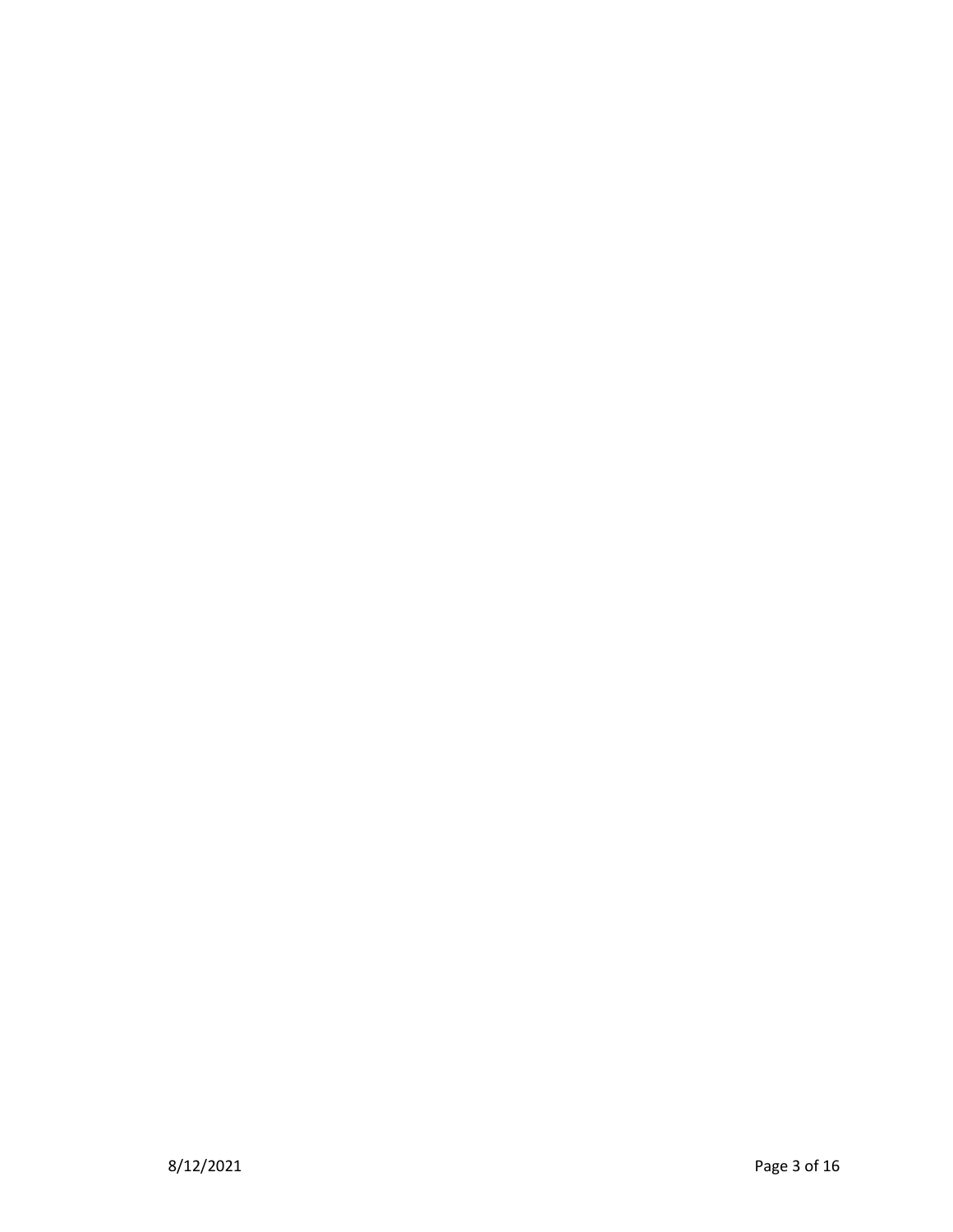#### MISSION STATEMENT

'The mission of Diamonds Cosmetology & Barber College (DCBC) is to educate individuals to develop the knowledge and skills that will enable them to achieve their professional goals, improve the productivity of their organizations, and provide leadership and services to their communities. Through this education, we will prepare each student to be employable in the job market.'

# PERSONNEL POLICIES, RULES, AND REGULATIONS

### NON-DISCRIMINATION

The institution and its management personnel recognize and offer equal opportunities in all activities of recruitment, employment, promotions, demotions, transfers, lay-offs, compensation, and termination. All personnel are in accordance that no person shall be discriminated against because of race, color, religion, age, sex, creed, origin, sexual orientation, disability, or marital status. Employees shall be retained and evaluated on qualifications and job performance.

#### SEXUAL HARASSMENT

The institution regards sexual harassment and sexual discrimination as a severe infraction of policy. Acts of sexual harassment, such as sexual flirtations, propositions, advances, or any other sexually graphic activity or language displayed at the workplace are prohibited. Such acts will result in disciplinary action or dismissal.

# PERSONNEL FRATERNIZATION POLICY

Consenting "romantic" or sexual relationships between personnel or personnel and students may at some point lead to unhappy complications and significant difficulties for all concerned-the personnel, students and the institution. Therefore, the institution strongly discourages such relationships and conduct that is designed or may reasonably be expected to lead to the formation of a "romantic" or sexual relationship. If a "romantic" or sexual relationship between personnel or personnel and students should develop, it shall be the responsibility and mandatory obligation of the personnel to disclose the existence of the relationship promptly to the director. Upon being informed or learning of the existence of such a relationship, the institution may take all steps that it, in its discretion, deems appropriate including disciplinary action or dismissal of one or all parties involved. This policy shall apply without regard to gender and without regard to the sexual orientation of the participants in a relationship of the kind described.

# CONFIDENIAL INFORMATION – SCHOOL RECORDS

Part of the institution's success depends on collecting and utilizing pertinent information in the form of manuals, business records, and personnel and customer data. It is forbidden for any personnel to misuse or steal school information. Violation of policy will result in disciplinary action, dismissal, and/or legal action.

# DRESS CODE AND PERSONAL IMAGE

The cosmetology  $&$  barber industry, like other fashion industries, set current trends. The institute recognizes the importance of current trends in hair, make-up, clothing, along with personal hygiene and grooming in making a professional image. The institute insists that each personnel member contributes to the total school image by adhering to the following guidelines:

- 1. Hair shall be clean, properly styled, and make-up shall be applied prior to their assigned reporting time.
- 2. Fingernails shall be kept clean and well-manicured.
- 3. Clothing and footwear shall be kept clean and in good repair. Appropriate clothing must be worn to maintain a professional appearance. Clothing should also be respectful and appropriate for a learning environment. Business casual dress is required. No ripped jeans, flip-flops or low-cut tops. Instructors are required to wear black slacks and a business casual shirt in colors: black, white, royal blue or gray.
- 4. Instructors are required to wear a black vest or smock while working on the cutting floor or classroom.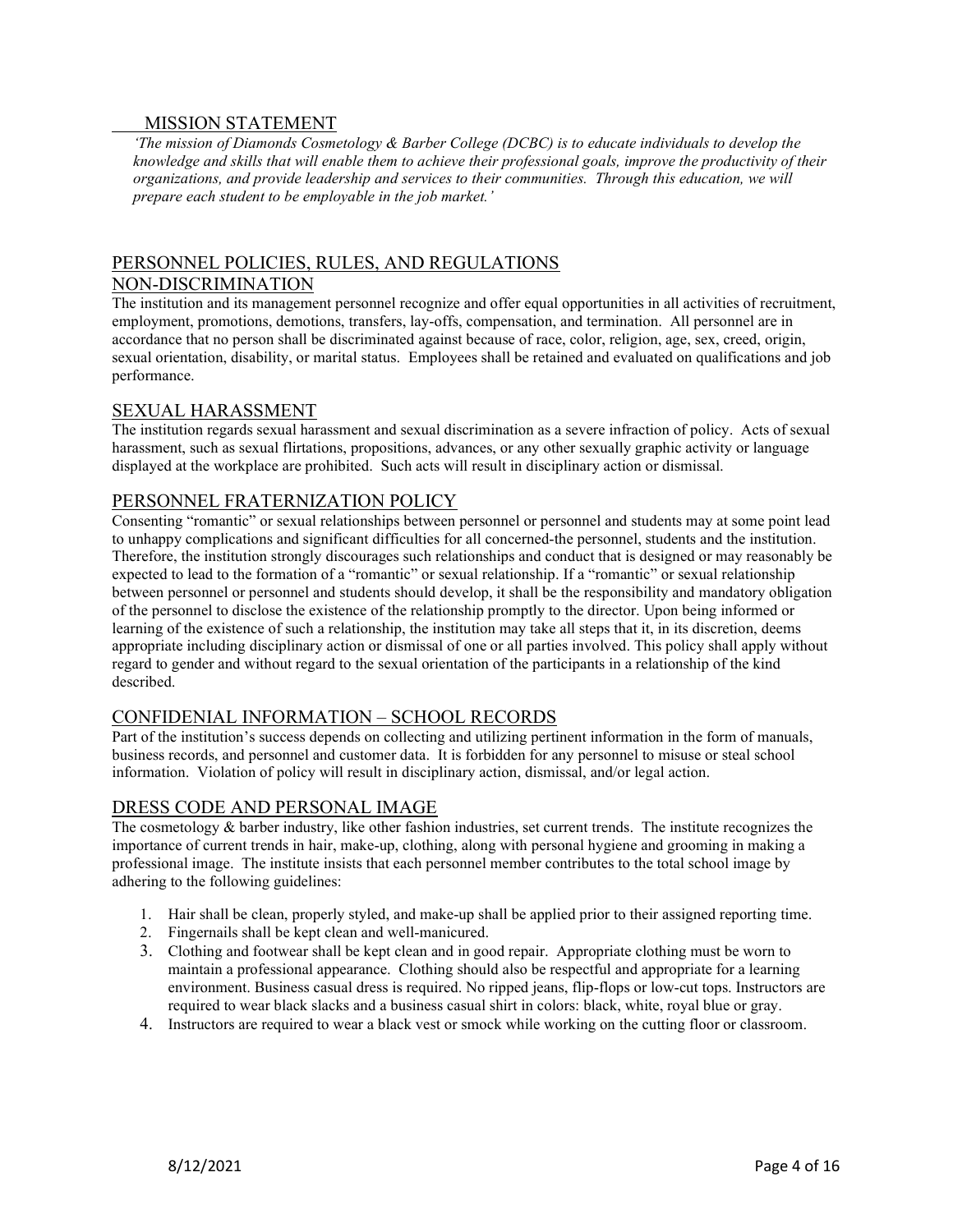#### COMMUNICATIONS

Communication, as in all areas of life, is essential for growth. The responsibility for open and constructive dialogue is with the director, as well as with all other personnel.

An open door policy is acknowledged and practiced by all levels of management. However, scheduling an appointment is recommended. Personnel should feel free to meet with the director upon request of a meeting. When addressing a severe or repeated problem, present it in writing to the director.

Staff meetings will be held regularly to address various issues related to operations, training, problems, productivity, and all other pertinent information or announcements. Staff meetings are not mandatory. However, the institution encourages attendance to maintain a consistent flow of information.

The bulletin board will be used to post all work, training and meeting schedules, announcements, and all other written materials related to personnel and school activities. It is essential to read information regularly.

#### PERSONNEL AGREEMENT

A personnel agreement is a contract between the director and personnel member to insure ethical practices within the institute. Each personnel member is required to sign an employment agreement. The institution utilizes these agreements for protection of the time, money, and energy spent in building a solid foundation for a successful business. The institute encourages each personnel member to read the contract thoroughly.

#### RESIGNATION

In the instance a personnel member finds it necessary to leave the institute, we hope he/she will leave with dignity and good feelings about their employment experience. The personnel members should remember the contract they agreed to in the beginning of their employment and act accordingly. Resignation shall be submitted in writing and include the date of the last day the personnel member wishes to work with a minimum of two weeks' notice.

#### ABSENTEEISM AND TARDINESS

The institution's continuing success is dependent on the strength and consistency of its staff. Each staff member has an important role in the school's day-to-day operations. When one staff member is absent or tardy, most times other staff members are required to compensate with extra work assignments ensuring efficient operations. It is vital that each personnel member arrives to work promptly, and is only absent for unavoidable reasons. In the event of an absence, it is necessary to contact the director as soon as possible.

#### Absence Requests must be submitted in writing.

- Requests for absence for one day or less (doctor appointment etc.) other than sick or emergency, must be submitted two (2) days prior to the first day you will be absent.
- Requests for absences for more than one day, other than sick, must be submitted two weeks prior to the first day you will be absent.

Time off will be granted after a written request is approved and there are no are no scheduling conflicts.

#### WORK SCHEDULE

All personnel must report to work as scheduled at least 15 minutes before scheduled working hours.

Lunch breaks are scheduled when there is a break in the work schedule. All personnel are required to clock out for thirty minutes for lunch if on the clock for 7 hours or more. Communicate with co-workers when leaving for break to ensure student contact and help. Lunch break may not exceed one hour. Lunch breaks are defined as the time a personnel member leaves the school or eats and relaxes in the break room. Smoke breaks will be limited to lunch and 1 of 2 breaks. Again communicating with coworkers before taking break.

Personnel should not leave the school without permission and knowledge of the director. Personnel should only leave on scheduled lunch or breaks, or if released early for the day.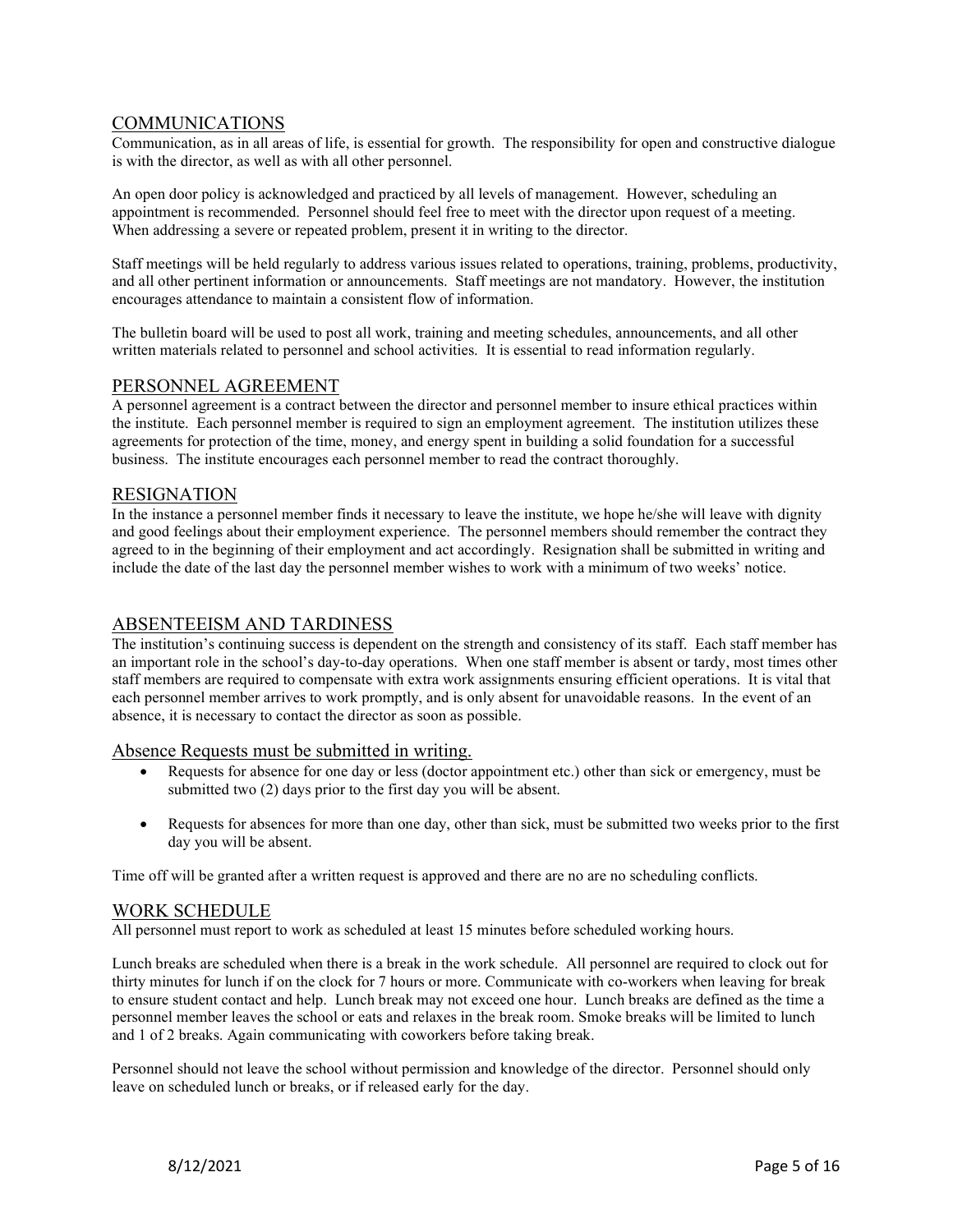When not scheduled with a class, the school expects each personnel member to contribute to the school's operations in cleaning, organizing, and helping with any school duty that may be assigned by the director.

#### PERSONNEL RECORDS

Upon entering the institution, the director shall ensure each personnel member completes the proper paperwork. All forms and personal information shall be kept in a "personnel file", which will contain salary reviews, corrective action reports, time-off requests, progress reports in attendance and productivity, personnel agreements, and all other pertinent information. The following forms shall be completed before employment:

- 1. Employment Application
- 2. Personnel Agreement/Handbook Receipt
- 3. Employment Eligibility Verification (I-9)
- 4. Drug Free Workplace Certification

#### OPENING AND CLOSING

The school will be opened and closed by authorized personnel only. All personnel are required to report to work 15 minutes prior to their scheduled work time. Students are not allowed to clock in or out unless an instructor is present. Personnel are not allowed to use facilities after or before school business hours without the consent of the director.

Closing procedures are:

- 1. At 4pm lock front and back doors (glass doors)
- 2. The doors will not be blocked by any objects such as the trash can or any other object that prevents exiting, due to fire safety regulations.
- 3. Fifteen minutes before closing all equipment should be turned off (check upstairs and down) wax pots, towel warmers, hot tools, fans, etc.
- 4. All lights should be turned off, leaving only security lights
- 5. Check thermostats to be set at 78 degrees in the summer at end of day no less than 72 during the day and in winter set to 65 at end of day and no more than 70 during the day
- 6. Side door is to remain unlocked until last student clocks out and exits building
- 7. Make sure all exits are secured
- 8. Leave and set alarm

### SCHOOL APPEARANCE/ATMOSPHERE/CLEANING DUTIES

School image, as well as personal image, is very important in the cultivation of clientele. The objective of the school is to operate a pleasant, clean, and efficient business. This can be insured by each personnel's participation in regular and thorough sanitation practices in all areas of the school. Personnel are responsible for daily cleaning of facility.

#### PERSONAL PHONE CALLS

Personal phone calls are permitted if they do not interrupt a client service, class meeting, or training class. Personal phone calls should be made during breaks and in designated areas (office or outside). Phone calls should be made on the personnel's personal phone.

#### INVENTORY

Inventory shall be stocked in an organized fashion either in the school dispensary, storage cabinets, or storage room. A count of school inventory will be conducted every Thursday. The misuse of products through waste or stealing will provoke disciplinary measures including termination.

#### TORONADO/EMERGENCY/INCLEMENT WEATHER

In case of a weather emergency or inclement weather that prohibits personnel from reporting to work, it is important to contact the director of closing or late openings. Staff members are not paid for inclement weather or other school closing days. Contact the director for directions on closing or late openings.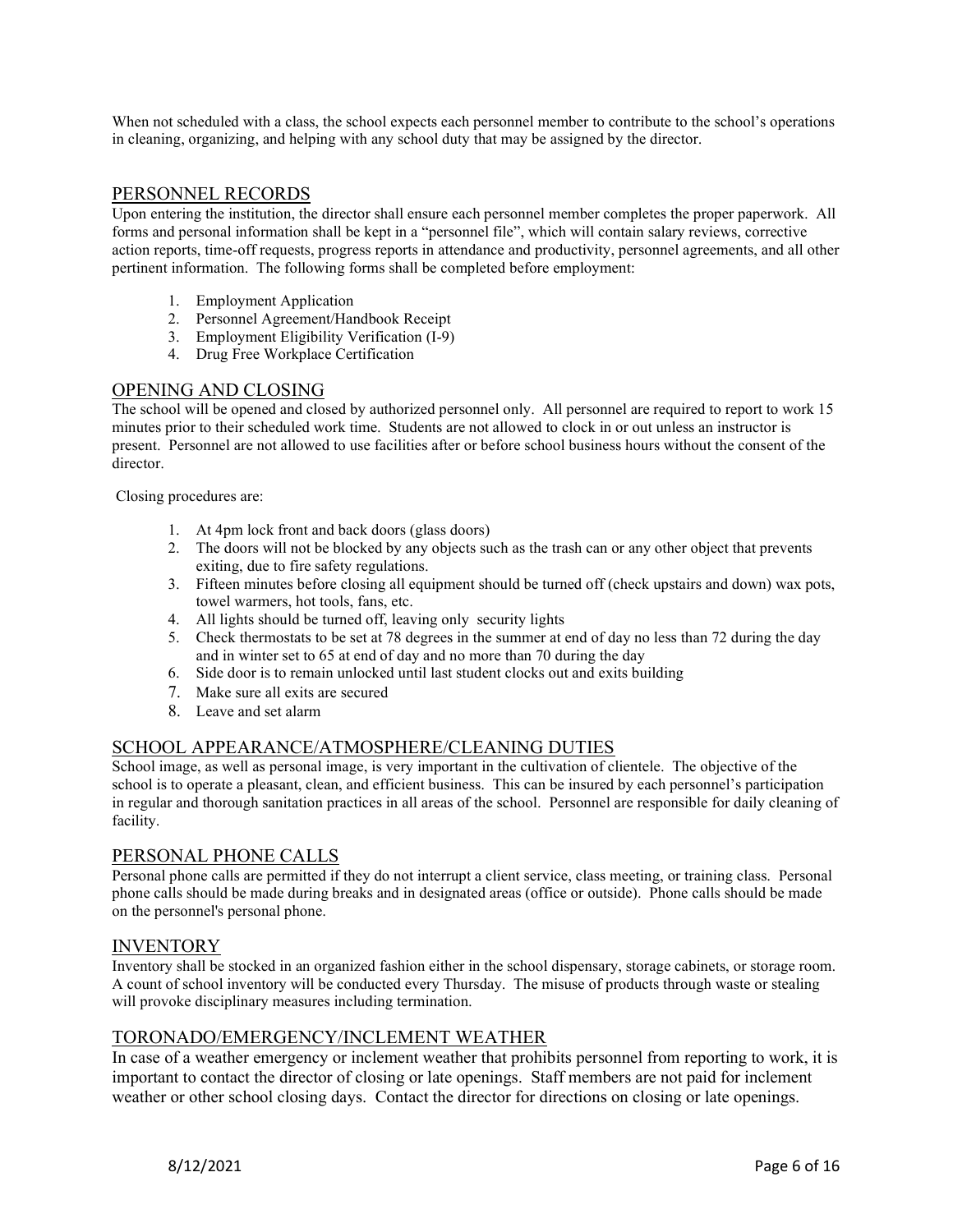Weather: Follow Sherman ISD lead on school closings based on news media information; Channel 12 news KXII and local radio station 93.1 FM.

Explosion or Fire:

- 1. Evacuation of building
- 2. Evacuation routes posted
- 3. Fire drills conducted

#### SAFETY AND HEALTH

It is essential to the health of all new staff members and clients that each person abides by prescribed health and safety precautions. It is the duty of all personnel to report any accidents to the director immediately.

#### Safety and health rules:

Keep all equipment in safe sanitary working order; immediately report broken equipment. Keep floors clear of debris and chemicals to guard against tripping or slipping. Promptly dispose of garbage, chemicals, or damaged materials. Note the location of all fire exits in case of fire. Respect electricity; do not touch unknown breakers, outlets, or wires. Have emergency numbers posted at the reception area. Follow all OSHA and state board (TDLR) regulations and disinfection guidelines.

Plan for Emergency Care - if necessary to call EMS

 Check Personnel/Student file "In case of Emergency" form Notify family or person indicated to notify in case of emergency. Complete accident report.

#### PURCHASING PROCEDURES

Personnel members are to report any supply needs in writing. Director will purchase any supplies needed. In the case of an emergency purchasing need, the administrative office will keep petty cash for purchase up to \$100.

#### STUDENT/CLIENT EMERGENCY HANDLING

Personnel members are to first call 911 or the emergency contact of the student/client. The school will not transport any student or client to the hospital or medical facility. The student or client will be responsible for his/her own treatment. Secondly, the personnel member is to go to the OSHA manual if necessary. Thirdly, first aid procedures should be given to the student/client. The student/client's emergency contact should call their doctor. The student/client should be sent to the doctor/hospital with a MSDS sheet, if necessary. Lastly, the personnel member will complete an accident report and have it signed by the student/client. The report should then be placed in the school director's office.

# ADMINISTRATIVE PROCEDURES

#### LEAVE OF ABSENCE

Leave of absence is defined as an extended time off without compensation. Leave of absence shall be granted for 30 days or less and must be requested in writing. If a longer duration of time is needed, the staff member must re-apply for a position.

Staff members shall be granted a leave of absence for the following reasons: Severe illness or hospitalization of personnel member or immediate family member, pregnancy, or other compelling personal reasons.

#### JURY DUTY

All personnel members called to jury duty are required to notify the director to plan for the absence. Personnel members are encouraged to partake in civic services, such as jury duty.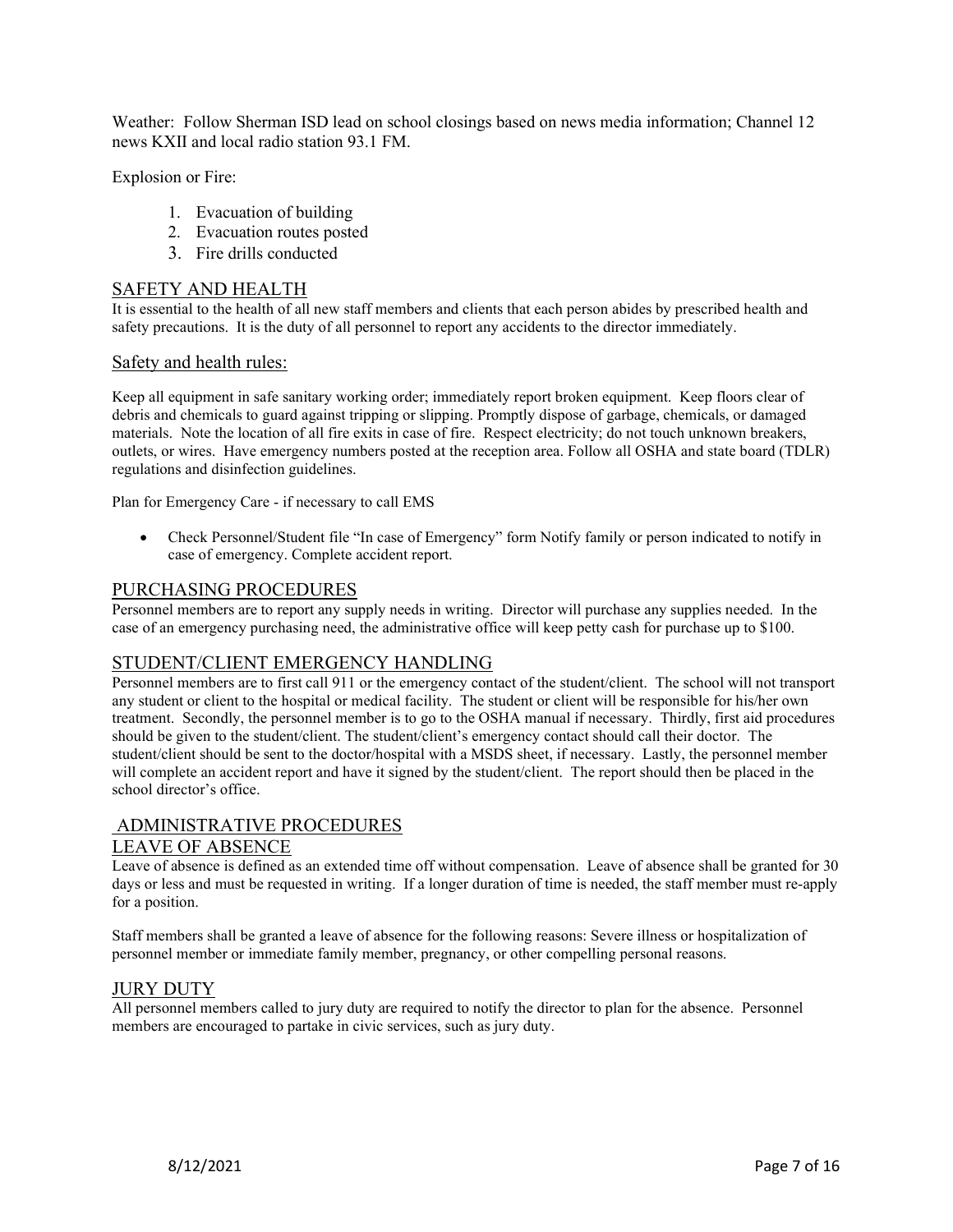# PAYROLL

Payroll is paid on the  $1<sup>st</sup>$  and the  $15<sup>th</sup>$  of each month. The institution understands compensation is a very important part of job satisfaction, and to insure each personnel member is paid promptly and correctly, the following procedures must be adhered to:

- All personnel must clock in and out on the SMART time clock.
- Daily hours will be pulled from the SMART time clock system two days prior to the pay periods to allow time for withholdings to be determined. Adjustments because of mistakes in calculations shall be recorded on the next pay period.
- Overtime is legally defined as all hours worked in excess of 40 hours weekly and is not measured by the day or by the employee's regular work schedule. Employees must work more than 40 total hours in a week to earn overtime compensation.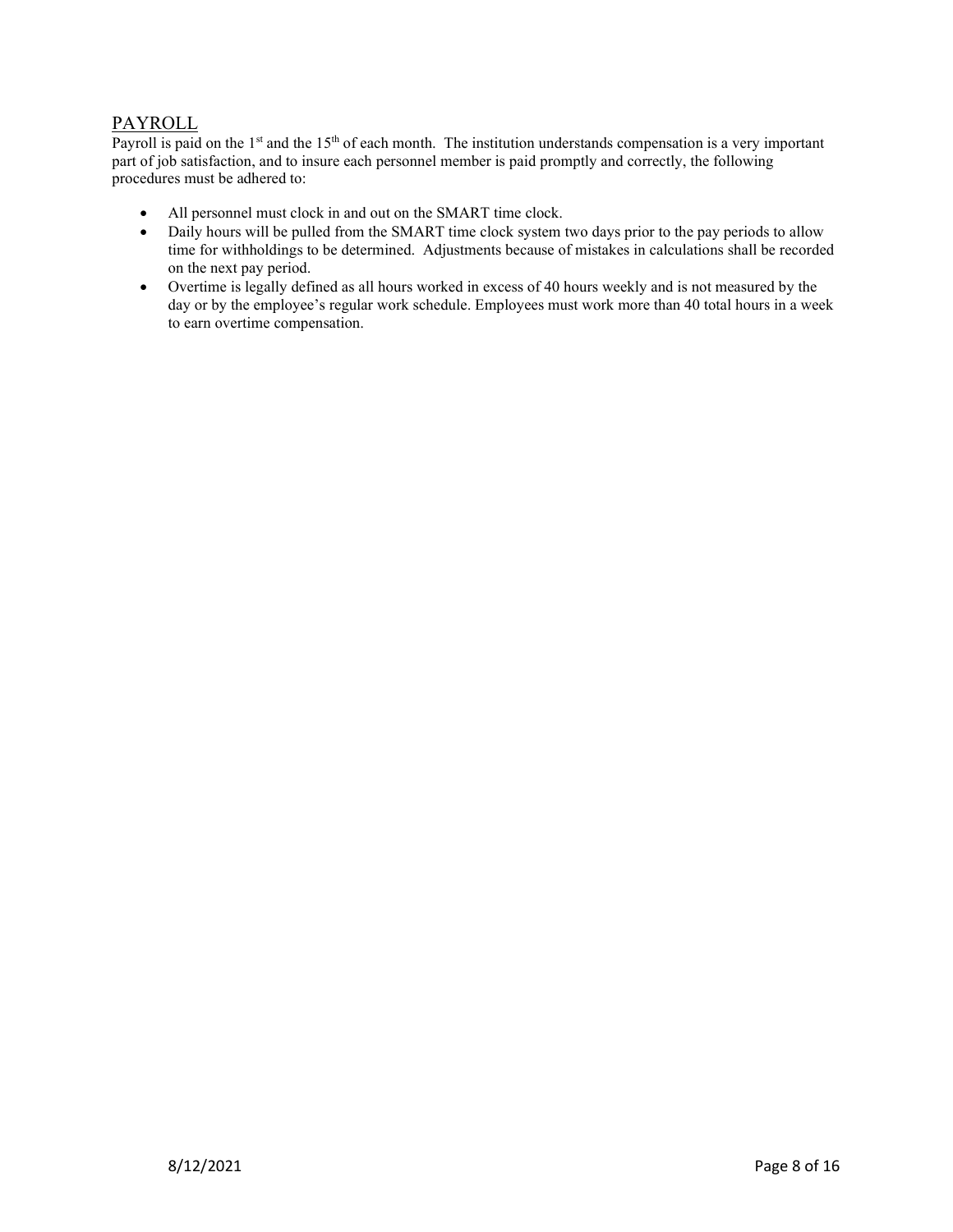#### JOB DESCRIPTIONS

#### Financial Aid Administrator

- Talk to and tour prospective students.
- Interviewing prospective students.
- Assist prospects with FASFA
- Complete all Financial Aid paperwork and send to SAA (Student Aid Administrators)
- Verify student Financial Aid awards
- Verify SAP
- Maintain all student financial aid files in SMART system and hard copies
- Work with Business Manager in reconciling Title IV funds
- Assist instructors with entering grades and quotas.

#### Instructors:

- Supervise all lab floor operations, assuring that all students are receiving proper supervision as assigned.
- Assure that the dispensary is being handled as assigned.
- Customer Relations Acting as a host/hostess to all clients and visitors and greeting clients.
- Handle complaints or problems and report to the director on a complaint form.
- Handle reporting on all student disciplinary actions/problems to the director daily.
- Media Help maintain, organize and create content.
- Submit department's requests for media purchases to the director.
- Instruct existing programs and set up classes as decided by the director and be on file with the director.
- Record grades in grade book.
- Circulate on clinic floor often to maintain student assistance and activities.
- Students should be kept busy; not visiting with each other or instructors.
- Should be willing to perform any task as requested by the director as needed.
- Be able to perform demo during down time.
- Provide motivation to students.
- Counsel, encourage, and monitor your student group as assigned by the director.

#### CLIENT HANDLING PROCEDURES

Just like other retail service businesses, Diamonds Cosmetology College is committed to customer service. We consider and treat each client as the most important portion of our continued success.

A trustful and long lasting relationship must be cultivated in each encounter you have with our clients. The following guidelines, when carefully implemented, shall insure quality service and shall foster a fruitful relationship. Good communication skills, verbal (speaking), extra verbal (how we say something), and nonverbal (body language), are keys to utilizing this guide to its fullest.

#### CLIENT COMPLAINTS AND RE-DO PROCEDURES

- 1) Occasionally, there will be a customer complaint about service or products. It is extremely important that the following procedures are adhered to in the event of a complaint. Remember, our school goal is excellent service; a caliber of service the school is noted for.
	- a. Remain composed when working with an angry customer.
	- b. Be attentive and understanding to the customer's needs, assuring them your assistance in finding a solution.
	- c. Determine the facts and do not take a complaint personally.
	- d. If a complaint or client is beyond your control, refer them to the school director.
	- e. Open communication and prompt action is most effective when explaining and implementing re-do policies.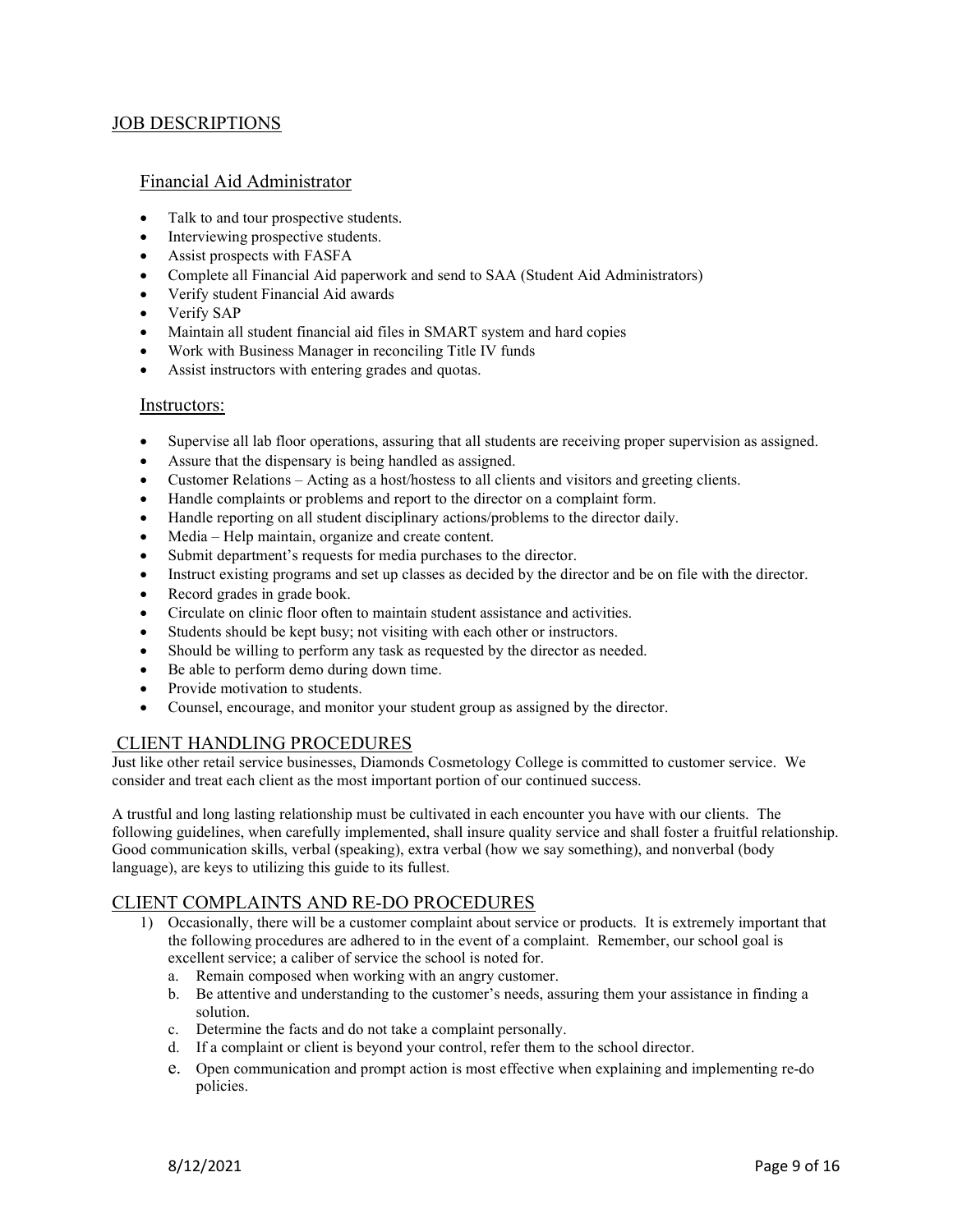- 2) Policies:
	- a. The school has established guidelines for time limits in which clients must have their services re-done: Permanent Wave 2 weeks

Hair coloring Service 2 weeks Hair design (cutting) 1 week

# CHECK AND CREDIT CARD ACCEPTANCE PROCEDURES

Today, a majority of clients pay for service and products by check or debit card. It is necessary to have specific policies and procedures for the acceptance of non-cash transactions.

- 1) Checks:
	- a. Checks under \$5.00 should not be accepted.
	- b. Checks should not be accepted without proper identification. Proper identification is a picture I.D. or Driver's License and the number must be written on the check.
	- c. Record correct phone number on the check.
	- d. Third party checks are unacceptable.
	- e. Clients may only make the check amount for the service plus a tip.
	- f. Consult the director if unsure about accepting any check or credit card.
	- g. Do not accept checks from a client who has previously written bad checks.
	- h. There is a \$25.00 service charge for all non-sufficient funds or returned checks.
- 2) Debit/Credit Card Acceptance:

When accepting a debit/credit card, it is extremely important to follow the acceptance policy. If the policy is not followed, the credit company may not reimburse our school for the transaction.

- a. The person who is making the purchase must appear as the named cardholder on the card.
- b. Check the expiration date on the card.
- c. The debit/credit card company must authorize all charges.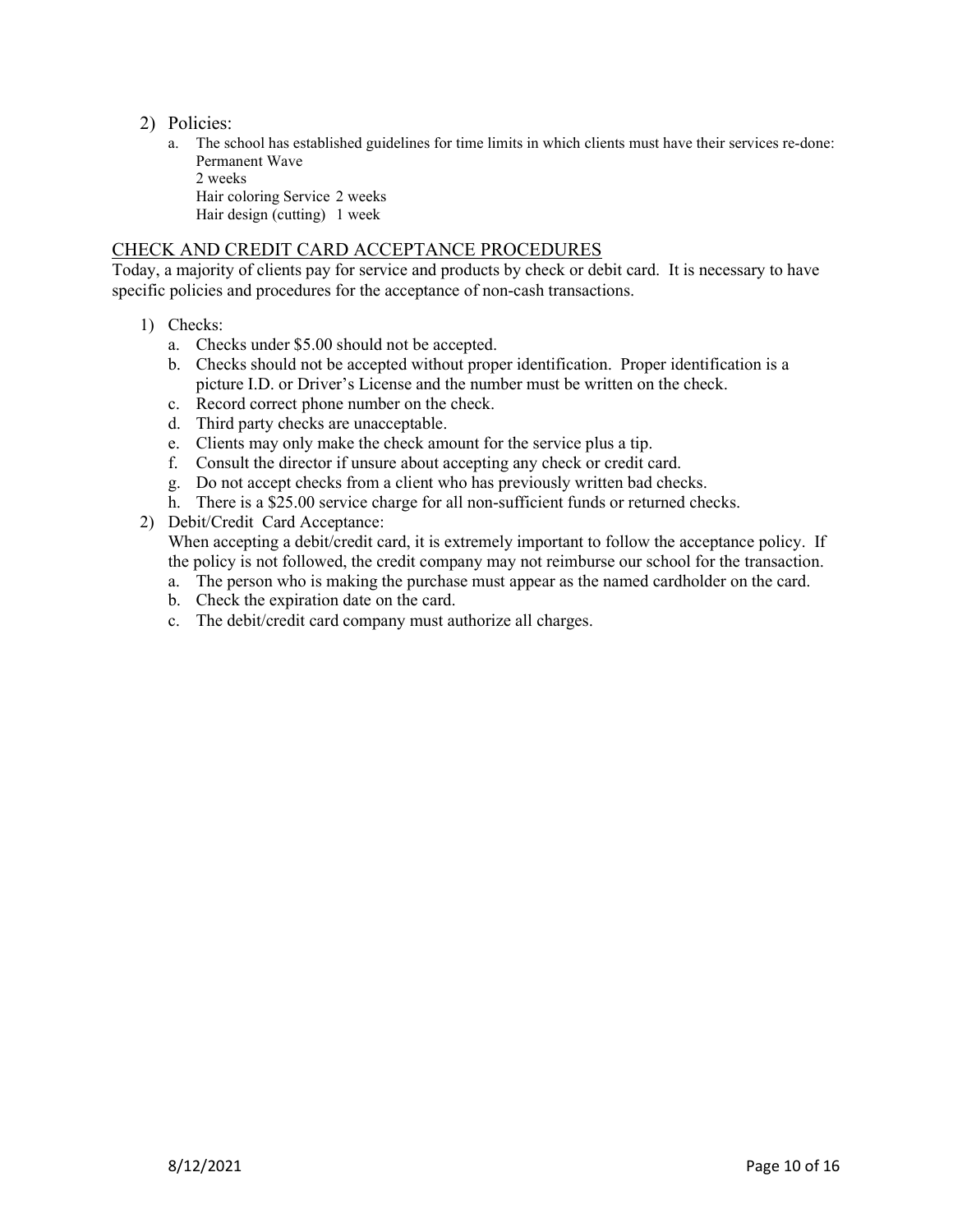# SERVICE ON FAMILY, FRIENDS, OR OTHER STUDENTS

The goal of our school is that each staff member is productive the majority of their scheduled work time. The school acknowledges that there will be slow times in which other tasks may be performed and feels this is the time to service students or staff members. Time spent on these services must be kept to a minimum, and the director must be notified in advance when performing a non-revenue service.

Students must be on personal service list to receive personal services.

#### SCHOOL APPEARANCE AND ATMOSPHERE

- The school's appearance is important in the client's first impression of our team, and is important in our effectiveness in serving the client by allowing them to feel comfortable. Since our school is busy, it is fairly easy for it to become untidy.
- School music must be kept at a comfortable listening level and only music that is conducive to the atmosphere shall be played.
- All school and instructor licenses must be kept up to date and shall be posted with a current picture.

#### STUDENT CLEAN UP DUTIES

Refer to student job duties list, which is posted on the bulletin board next to the theory room. This list is updated monthly to include all current and new students.

#### HOW TO UTILIZE DOWN TIME

The school expects educators and other school personnel to use their time effectively. The school regards socializing or lounging as a waste of the institution's time. The following list should assist you in filling all your "down time".

| Clean and organize school                              | Update client or student records                        |
|--------------------------------------------------------|---------------------------------------------------------|
| Practice technical application – yours, as well as the | Listen to motivational tapes or read motivational books |
| students                                               | Watch educational video                                 |
| Help a student                                         | Help or perform duties as assigned by the director      |

The more effectively you use your down time, the more productive you will feel. Consider productivity your next step to success.

#### PERSONNEL BENEFITS

#### **COMPENSATION**

The institution realizes that compensation is a very important part of a career. It is the institution's decision to keep compensation a private matter between the director and the personnel member. Sharing of information between personnel regarding compensation is strongly discouraged by the institution and is grounds for disciplinary action including termination.

#### INSURANCE COMPENSATION

Diamonds Cosmetology & Barber College does not offer health or life insurance at this time.

#### HOLIDAYS

Diamonds Cosmetology & Barber College does not offer paid holidays. The school closes for the following holidays thru the year.

- New Year
- Memorial Day
- Independence Day
- Labor Day Thanksgiving 3 day break
- Christmas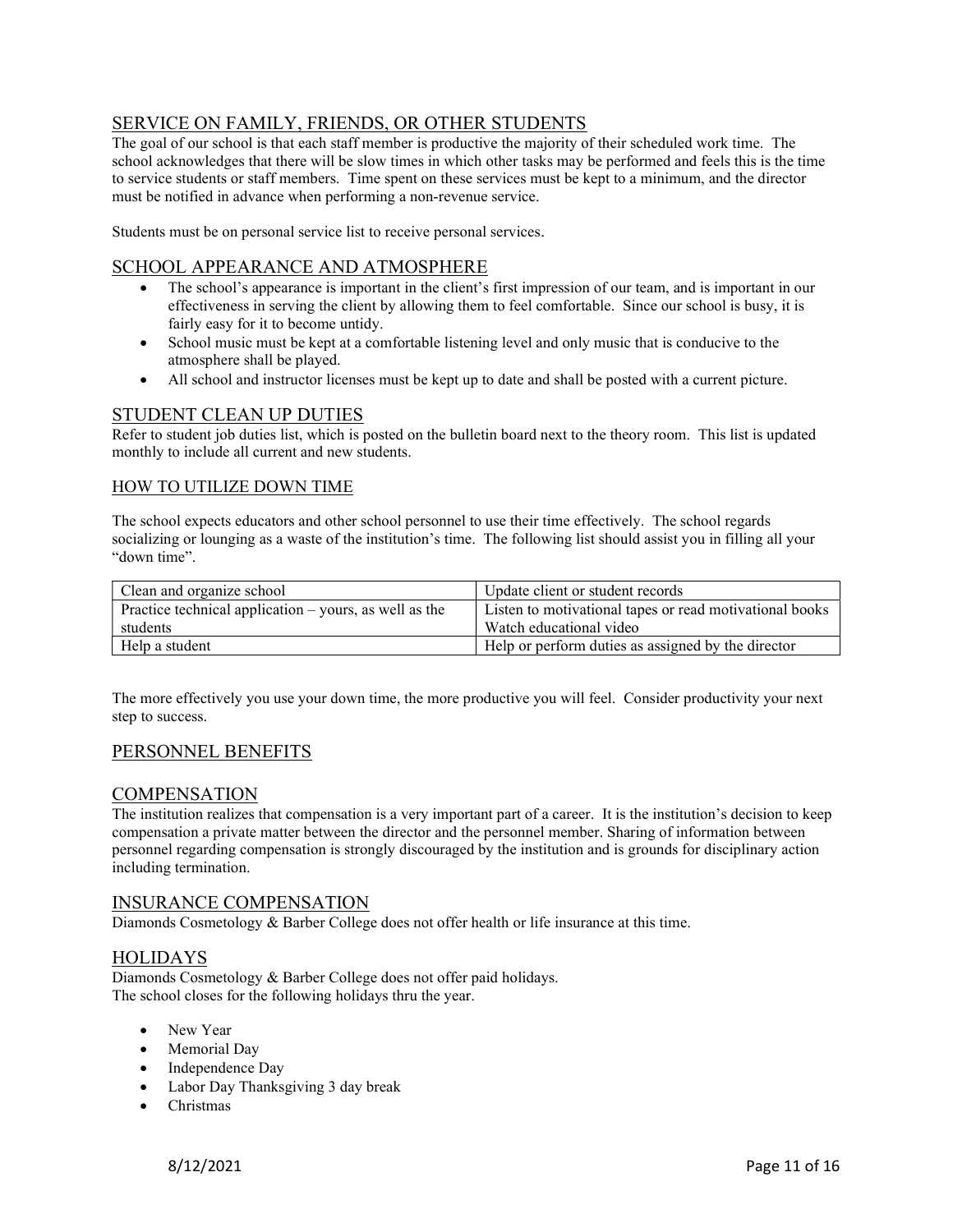# Standards of Conduct

All employees are expected to work together in a cooperative spirit to serve the best interests of the school and to be courteous to students, co-workers and the public.

Employees are expected to observe the following standards of conduct:

- Recognize and respect the rights and property of students and coworkers and maintain confidentiality in all matters relating to students and coworkers.
- Express concerns, complaints, or criticisms through the appropriate channels. Keep discussions about students in an office behind a closed door between administrator or staff pertaining to the incident. Social media negativity regarding the institution, its personnel or students will be grounds for disciplinary action, including termination.
- Know and comply with school procedures and policies.
- Be courteous to one another and the public, working together in a cooperative spirit to serve the best interests of the school.
- Refrain from engaging in prohibited harassment, including sexual harassment of other employees and/or students.
- Refrain from forming romantic or other inappropriate social relationships with any student or co-worker. Employees shall not send text messages, make phone calls to students, or contact students via social media. An exception may be made if the call/message is directly related to a school-sponsored activity that the employee sponsors/supervises.
- No smoking on school premises except in designated area and limited to lunch break or 1 of 2 designated 10 minute breaks.
- Refrain from manufacturing, distributing, dispensing, possessing, using, or being under the influence of any prohibited substance during working hours while at school or at school-related activities during or outside of usual working hours. Such activity will result in disciplinary action, including termination.
- Observe all safety rules and regulations and report injuries or unsafe conditions to a supervisor immediately.
- Report to work according to the assigned work schedule and adhere to all attendance procedures.
- Notify director as early as possible (preferably in advance) in the event of being absent or late. Unauthorized absences, chronic absenteeism and tardiness may be cause for disciplinary action, including termination.
- If an employee wishes to use a social network site or similar media for personal purposes, the employee is responsible for maintaining privacy settings appropriate for the content.
- All employees are expected to perform their duties in accordance with state and federal law, School policies and procedures and ethical standards. Violation of policies, regulations, or guidelines may result in disciplinary action, including termination.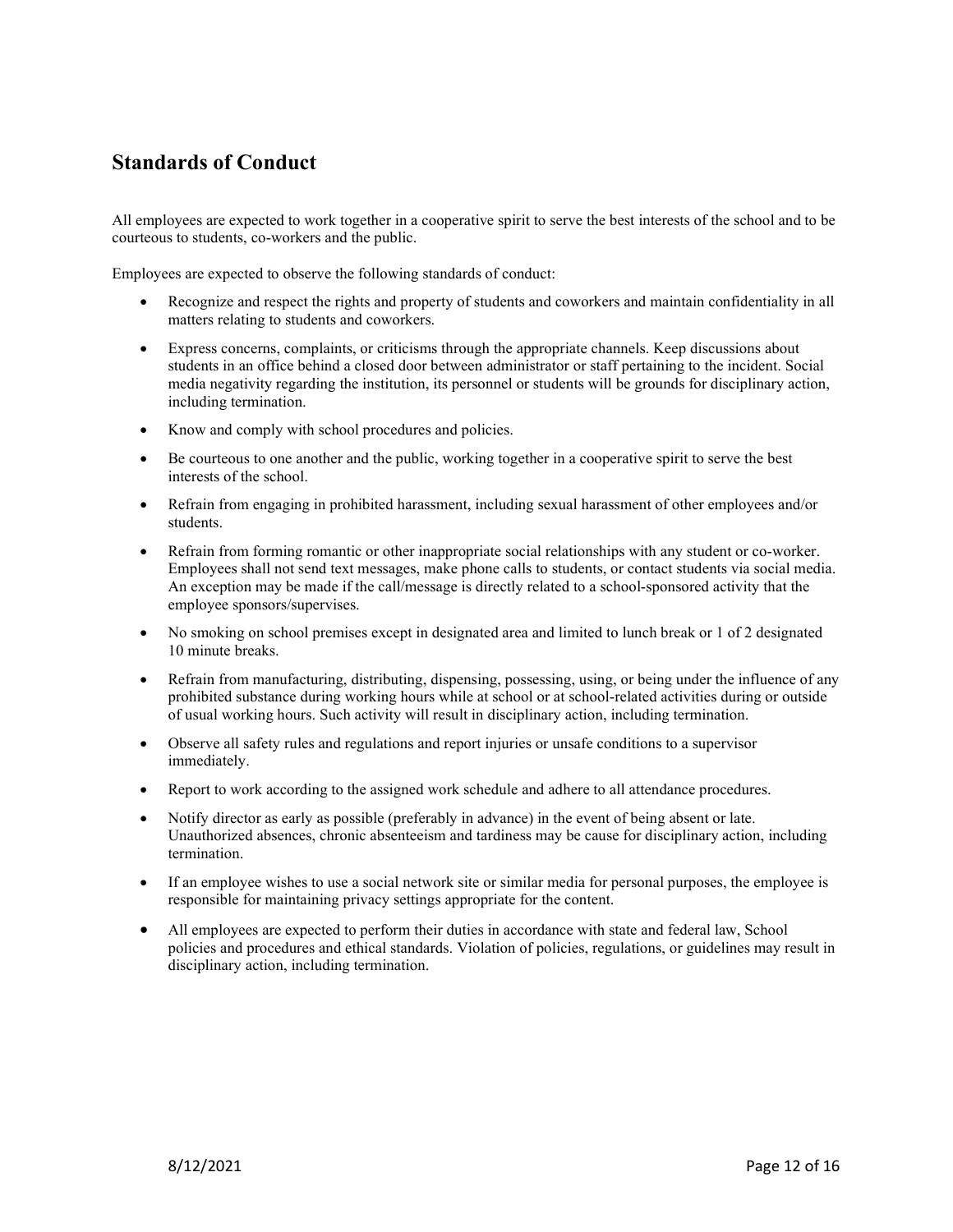#### PERSONNEL DOCUMENTS

# PERSONNEL AGREEMENT

This agreement is made between Diamonds Cosmetology & Barber College and  $\blacksquare$ , effective on the day of 20 and 20

Personnel and director agree to the following terms and conditions:

- 1. Diamonds Cosmetology & Barber College retains personnel member and personnel member accepts employment, beginning as of the effective date of this agreement, continuing as hereinafter provided until employment has been terminated.
- 2. Personnel agrees to a schedule of assigned work duties and that the schedule of hours may be adjusted as the need arises.
- 3. Personnel agrees to a random drug test in accordance with the Drug Free Workplace policies.
- 4. Personnel will not disclose confidential information pertaining to the business activity of Diamonds Cosmetology & Barber College to any person, firm, association, or corporation; such information including, but not limited to, any records relating to the Diamonds Cosmetology & Barber College customers, their phone numbers, client lists, price lists, rate structures, appointment books, company manuals, personnel records, or any other information concerning the schools business.
- 5. Upon termination, personnel member will promptly return to the director all keys & institution property.
- 6. Personnel member acknowledges that he/she has read the Diamonds Cosmetology & Barber College Personnel Handbook and agrees to abide by all policies, procedures, and requirements contained in the additional terms and conditions of personnel member's employment.
- 7. Either party may terminate this agreement at any time within 10 days of its signing.
- 8. This agreement supersedes any prior agreement, written or oral, between personnel member and Diamonds Cosmetology & Barber College.

Personnel Member Signature Date

Director Signature Date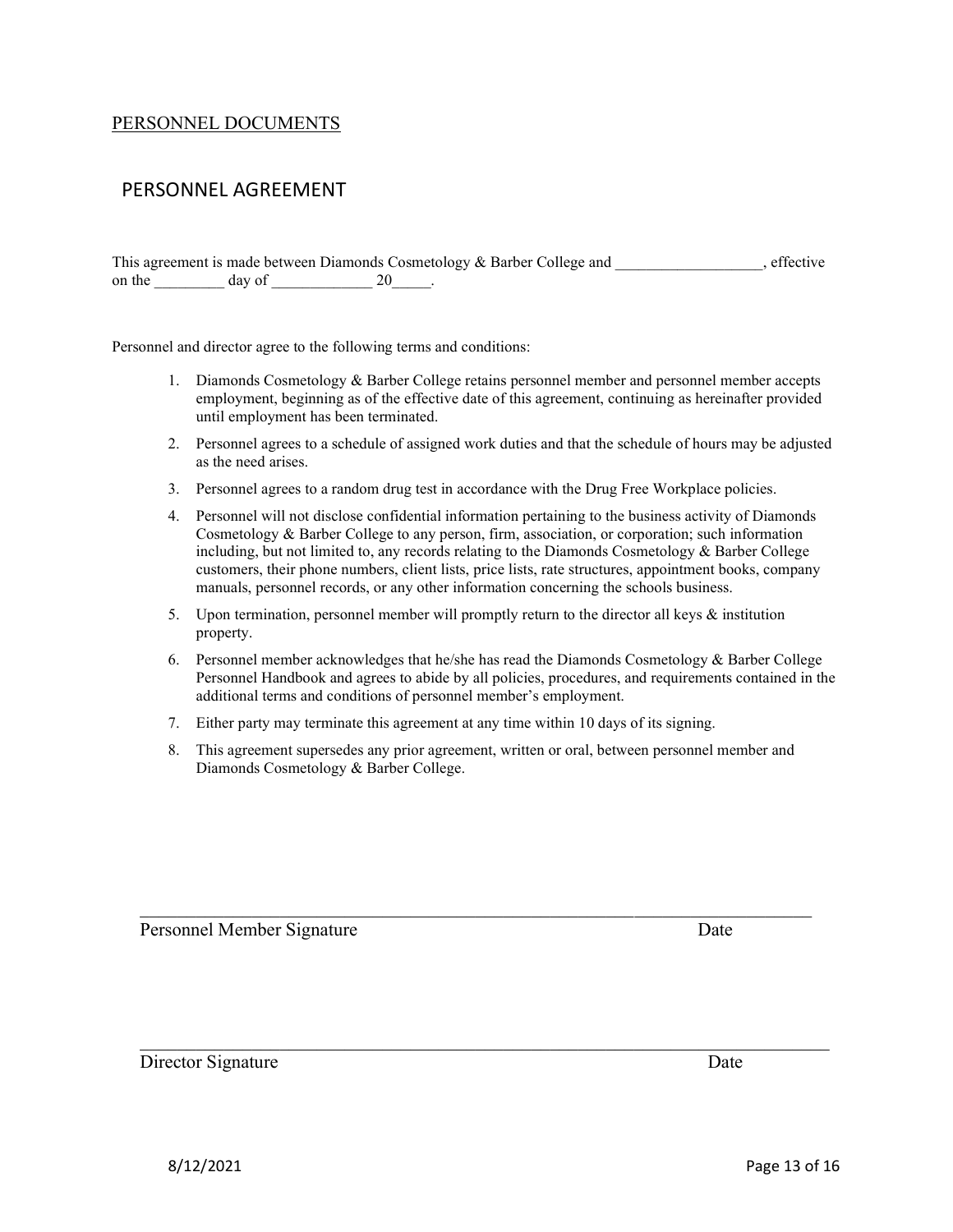# PERSONNEL DISCIPLINE AND CORRECTIVE ACTION

# CORRECTIVE ACTION CONSEQUENCES

- 1) Verbal Warning. Verbal warnings are for first time offenders of minor infractions. Two verbal warnings warrant a written warning.
- 2) Written Warning. A corrective action form accompanies written warnings. The personnel member will be made aware of the infraction and ways to correct deficiency will be discussed and implemented.
	- a. Probation. Probation is given after the second written warning. Probation lasts for up to 30 days. In this time, the personnel member must implement corrective action; if the infraction occurs while on probation, the personnel member is put on suspension.
	- b. Suspension. This time is designated to allow enough time for the personnel member to contemplate and change recurring behavior.
	- c. Termination. Termination is the result of three warnings that have resulted in probation or suspension.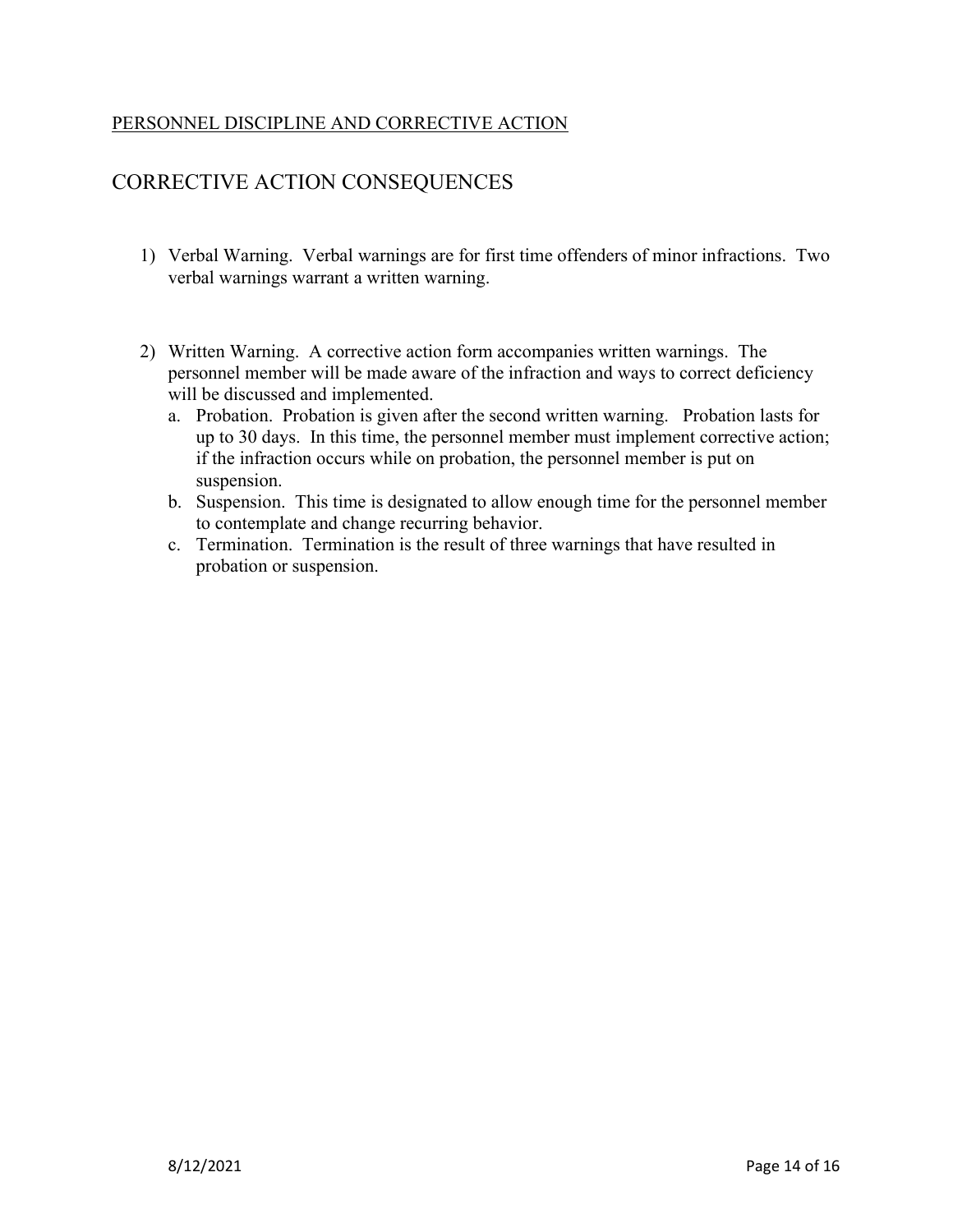# CORRECTIVE ACTION REPORT FORM

Personnel member:

Director:

Date of Session:

Reason for Session: (Circle One)

- Non-compliance with policy and procedure manual
- Non-compliance with standards of conduct
- Frequent absence
- Frequent tardiness
- Unsatisfactory personal appearance (violation of dress code)
- Unsatisfactory customer service evaluation or violation of customer handling system
- Frequent non-compliance of assigned cleaning
- Insubordination
- Theft
- $\bullet$  Other:

Detailed description of reason for corrective action: (Describe previous violations or warnings, if any.)

 $\mathcal{L}_\mathcal{L} = \mathcal{L}_\mathcal{L} = \mathcal{L}_\mathcal{L} = \mathcal{L}_\mathcal{L} = \mathcal{L}_\mathcal{L} = \mathcal{L}_\mathcal{L} = \mathcal{L}_\mathcal{L} = \mathcal{L}_\mathcal{L} = \mathcal{L}_\mathcal{L} = \mathcal{L}_\mathcal{L} = \mathcal{L}_\mathcal{L} = \mathcal{L}_\mathcal{L} = \mathcal{L}_\mathcal{L} = \mathcal{L}_\mathcal{L} = \mathcal{L}_\mathcal{L} = \mathcal{L}_\mathcal{L} = \mathcal{L}_\mathcal{L}$ 

Action Taken: (Circle One)

- a. Verbal Warning
- b. Written Warning
- c. Probation for \_\_\_\_\_\_\_\_ period of time.
- d. Suspension for <u>equal</u> period of time.
- e. Expulsion

Describe plan of action to be taken in solving the problem: Include time limit and consequences of continued problem. Follow-up Date: \_\_\_\_\_\_\_\_\_\_\_\_\_\_\_\_

I acknowledge receiving this notice and understand that future violation can result in further disciplinary action including expulsion.

Personnel Member Signature Date

Director's Signature Date